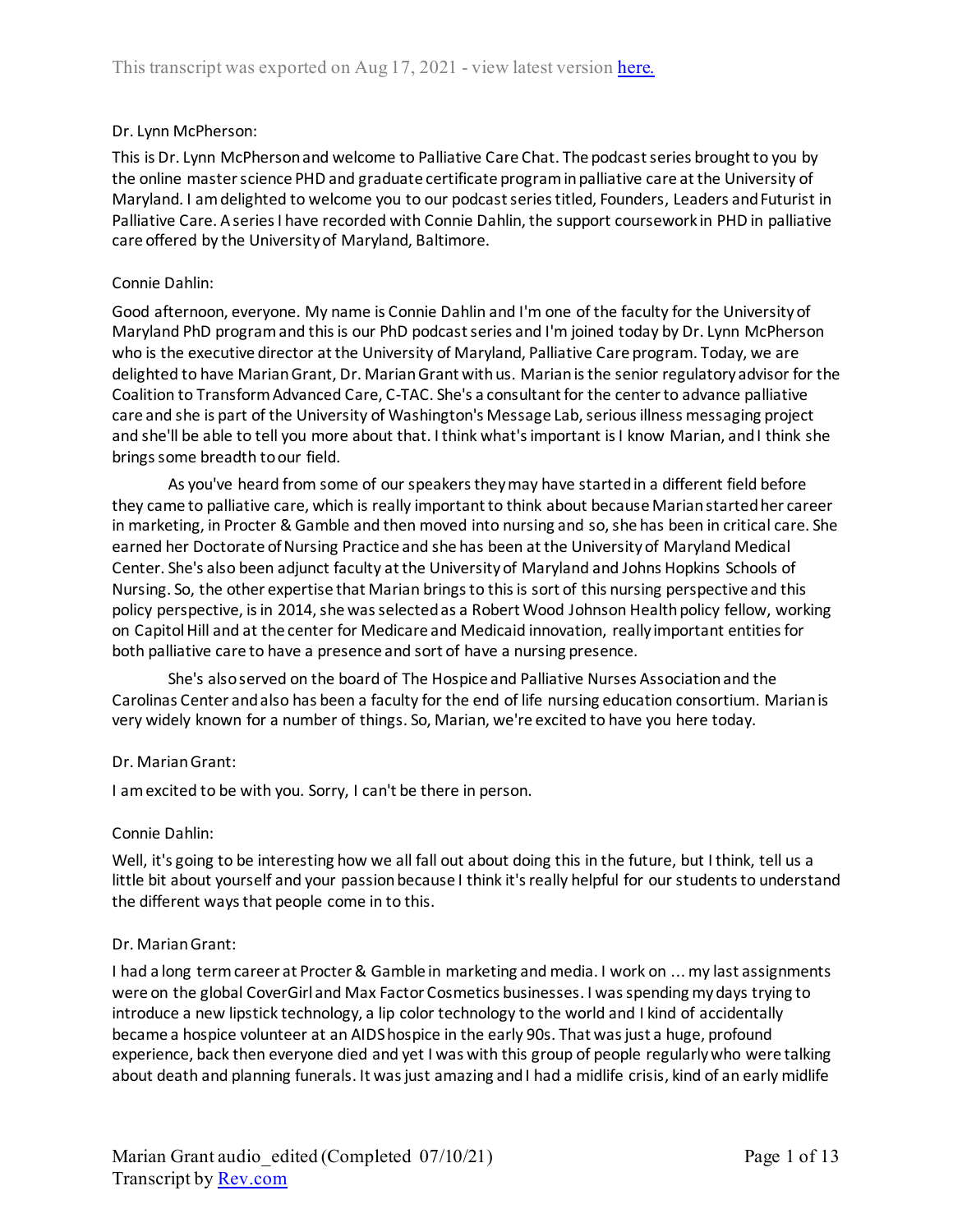crisis and I didn't leave my husband and I didn't buy a sports car, but I left my corporate job to go to nursing school.

When people asked me about it, I said, "I don't think the lipstick thing is going to get me through the pearly gates." I think I need to do something more valuable. So, I mean, I have ... it's been a terrific change. Not everyone could do that, not everyone would want to but for me, it's been a terrific change and I've been a passionate second career nurse for the past 20 plus years.

## Connie Dahlin:

You've already told us some fun things, so tell us something that most people in palliative care wouldn't know about you.

# Dr. Marian Grant:

No, this is getting tricky. I don't know. I have become very interested in Buddhist philosophy. The whole last year of uncertainty about the political future of this country and the alarming headlines every day, I thought, "You know what, I need to chill out," and so I'm engaged in a year long course, at the Upaya Center in Santa Fe. They do a terrific program called Being With Dying for palliative care clinicians. I did that a few years ago and now, it's a program on socially engaged Buddhism and I am considering a project working with ... helping to train staff at one of the big penitentiaries, here in Maryland, helping them learn how to provide end of life care. We'll see where that goes.

# Connie Dahlin:

Well, those are great things, I think of the different things that we're all moving into. Tell us a little bit about what you're doing right now palliative care clinically, and also kind of policy advocacy wise.

# Dr. Marian Grant:

Yeah, I have the good fortune to have a variety of roles and I love variety. When I was a new nurse, I was an ER nurse. I think it's one of the reasons why I like palliative care. I like the variety of patient populations, and the range of issues that people can have. A couple times a month, I'm practicing as a nurse practitioner on the palliative care team at the University of Maryland Medical Center. That keeps me really grounded for the other work that I do, because when you are working with real patients, and real colleagues, you see how it is, when you're writing notes in the EHR or you're reading notes in the EHR. So, it was my clinical work that drove me into policy because I keep running into the same issues, right?

I couldn't persuade patients to give up things like, "Oh, palliative chemo," to get hospice. Why wouldn't palliative chemo be covered by hospice, but it's not typically. So, that motivated me to get into the policy world. So, some of the time I'm a clinician. Most of the time, I'm working for C-TAC as their senior regulatory advisor. Well, what does that mean? I review regulations and it's actually a wonderful opportunity for advocacy, because the federal government has to put out any proposed regulations for comment. They give you 60 days to slog through 1900 page rules. I gladly do that using word search and other things to figure out, "Okay, is there something in this rule that has to do with serious illness? Is there something in this rule about advanced care planning or hospice or palliative care or should there be something in this rule?"

Then, I draft the comments for C-TAC. I help ... when CAPC submitted their own comments, I would help them with that. I am involved with developing Alternative Payment Models working with the Medicare Center for Innovation and with CMS. C-TAC had experience developing its own model a few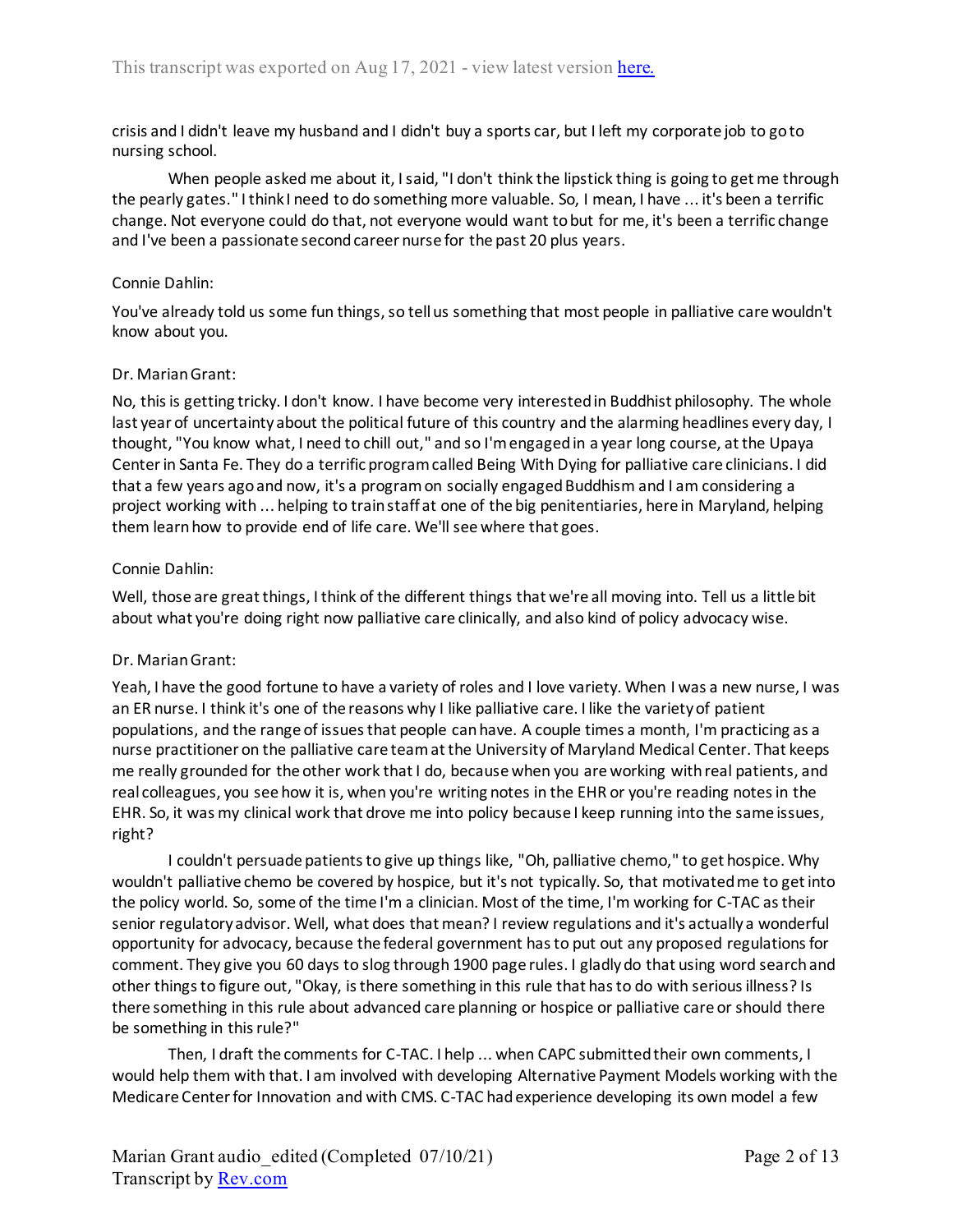years ago, that got all the way through the vetting process that was available, and then the Medicare Innovation Center said, "Oh, well, we can't take it as is but can you modify it?" So C-TAC worked with AAHPM to come up with a model that turned into the chassis of the primary care first serious illness population model, which is unfortunately on hold. Then, because of this marketing thing, it's so funny, I was out of marketing for many years and people in the palliative care world started to say, "Hey, you know something about marketing, right?" I was like, "Yeah, a little bit."

So, I'm working with Tony Bach, Dr. Tony Bach, on a project where we've developed messaging principles for palliative care organizations to use advanced care planning organizations, hospice organizations on how to talk about these things to the public. So, like I said, today, I had six meetings and they are on six entirely separate topics.

# Connie Dahlin:

I think what's interesting is that you have this breadth of experience, and you can bring it and so I mean, I think one of the things we're wanting our students to know is that they're coming into this, they're adults, they probably have some sort of experience to grow. So, as everybody finds a role to lead, there's not going to be the same journey for everybody. It might depend on where things are at and I think that's really important. I also think, it's important for people to understand ... I was chuckling when you ... I was going to ask you how you got through 1900 pages, butthe fact that you're using word search makes me feel better because I was thinking-

## Dr. Marian Grant:

I don't read all 1900 pages, I will tell you.

## Connie Dahlin:

I was going to say, she must be a speed reader, but I think this sense of being aware, so it also means that you're kind of ... you must have your ears constantly kind of paying attention to what's the chatter, what are people talking about? What are states talking about?

## Dr. Marian Grant:

Exactly. I must spend ... I think it's at least a half an hour but close to an hour, most days, reading industry news, policy alerts, things from the Hill, Politico, Kaiser Family Foundation, Modern Health, Home Health, Hospice News, I am scanning all of those things. Then, I get all these alerts from CMS and HHS and the Innovation Center. So I have a lot of stuff coming in, because I'm constantly trying to be up on ... so what's going on? What's the latest issue? Now, we have a new administration. I mean, for the first 100 days, there were things like every day, from the Biden administration. So, even though those are wish lists, because they're not real, the way legislation or regulation is, but they're driving the conversation.

All of this is set against the backdrop from a policies perspective of trying to turn the battleship away from the fee for service world where we get paid for doing stuff to getting paid in value based payments, getting paid for outcomes, and reforming health care. Then, there was the whole COVID thing, which was challenging, both personally as a clinician, because I picked up extra shifts during the pandemic, but then also because Medicare just changed policy overnight. They were waving things and changing regulations on a temporary basis. It was quite remarkable and very exciting.

## Connie Dahlin: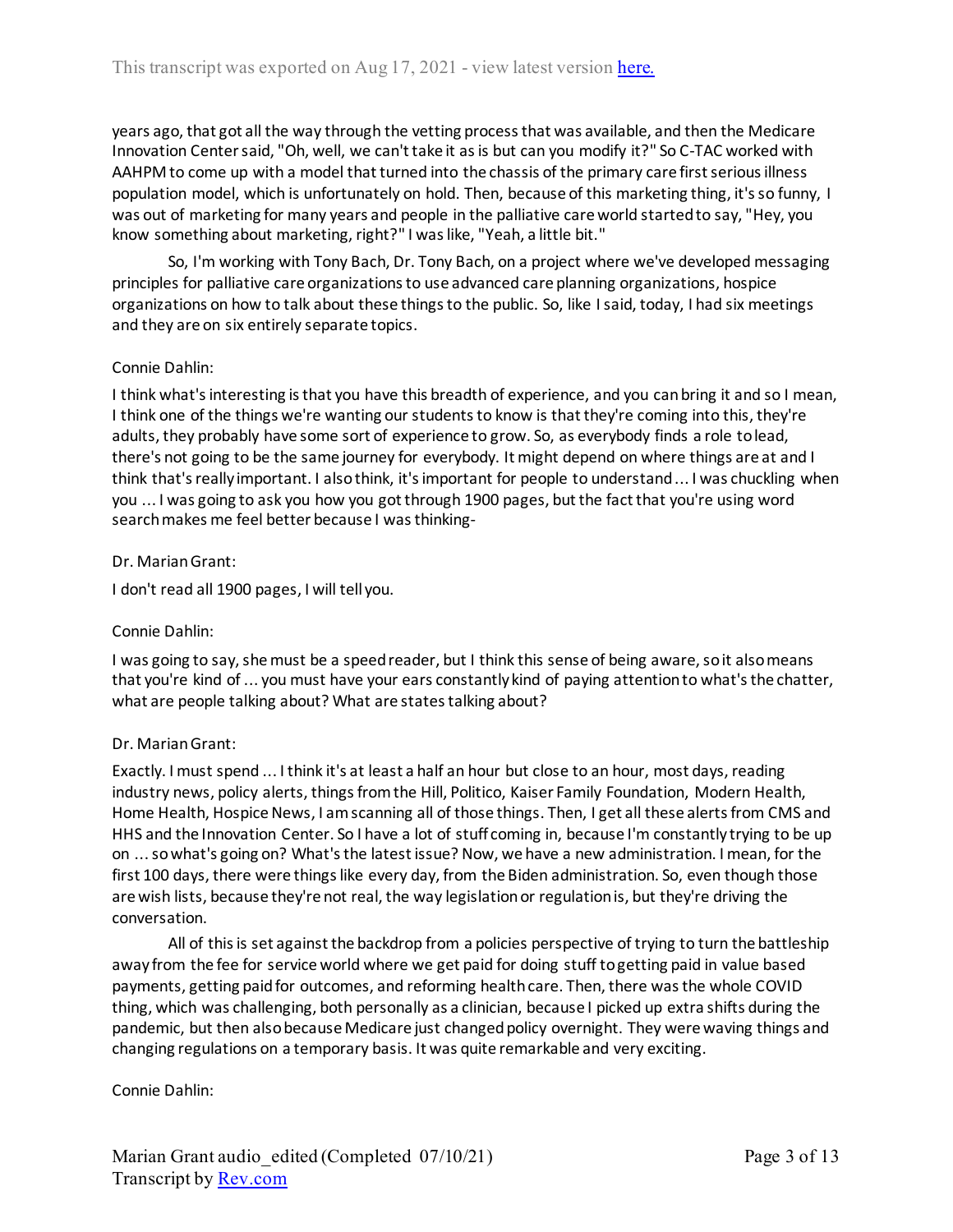So, a couple things on that. I mean, I think we've heard from a couple of our other experts, this conversation about the need to move from incentive based to value based, and I think in palliative care, we've had that conversation that we don't want to make the case, we want to show the value, but we have a challenge with ... that we're never going to be an extreme moneymaker. I think the other thing is this pathway of thinking about innovation as they happen. So, I wonder, since you brought up the COVID part, do you feel like there are policies that ... or things that happen that are going to help us perhaps move palliative care forward. We didn't expect, none of us knew how the pandemic was going to happen. We didn't know what Medicare was going to do.

So, there are the policies that we sort of need to take advantage of, and that the students would need to know like, when this happens, you can't wait. You got to kind of step into the moment.

## Dr. Marian Grant:

Well, I think the things that come most to mind for healthcare in general but also for Palliative care is telehealth. Telehealth had been around forever, it was quite restricted because of concerns for fraud, the patient had to take themselves to a qualified health center and only there could they connect via telehealth through somebody who was in their state, and only a few things can be done via telehealth and telehealth did not pay as much as a virtual encounter. All of that went out the window during the pandemic because you know what, could be wrong with a fee for service system, if patients don't come in to see their providers, right? We didn't have PPE, clinics didn't. A lot of private practices didn't.

Patients didn't want to come in. We didn't want them coming in, but there was still care that people needed to get. So it was fascinating. That was one of the fastest things that got waved. They could be at home. They didn't even have to use video, they could do just the phone. We did advanced care planning over the phone with people. I mean, those are things that you could not get reimbursed for in the previous world. Now, the changes are temporary, they're only through the end of the pandemic, which I think at the moment is only through the end of this calendar year. So now the question is, what are we going to change permanently, and that has to be changed by legislation, so there are a lot of bills pending in Congress to do that.

I think the other thing that became obvious was, again, fee for service not a great system, when it required you to do interventions that you could get billed for, as opposed to providing counseling or other information that could help people manage their health when they couldn't come in, in person. So I think it was another shot in the arm for Value Based Payment, that we really should be focusing on outcomes, not the stuff we knew. Finally, I think home as the ideal setting for many people with serious illness, just why are we dragging people who are seriously ill into offices, hospitals, ERs if they don't have to be there or they don't want to be there. I mean, we could provide care and there are models in brief parts of the country where people are doing this either virtually or in person at home and they are effective.

I mean Sharp HealthCare out in San Diego, they have panels of people with serious illness who never go to the hospital in the last two years of life. They are able to get services to them at home and then, by anticipating symptom management issues, keep the crisis from happening. So, it can be done, and now, the question is, we have this huge infrastructure in the hospital and everything, I love the hospital, but how are we going to dismantle that and start shifting things to the home?

## Connie Dahlin:

So, we know that it was back in the 60s that we moved healthcare from the community to the hospital for incentive based care. Here we are 50, 60 years later, it hasn't necessarily worked or it's actually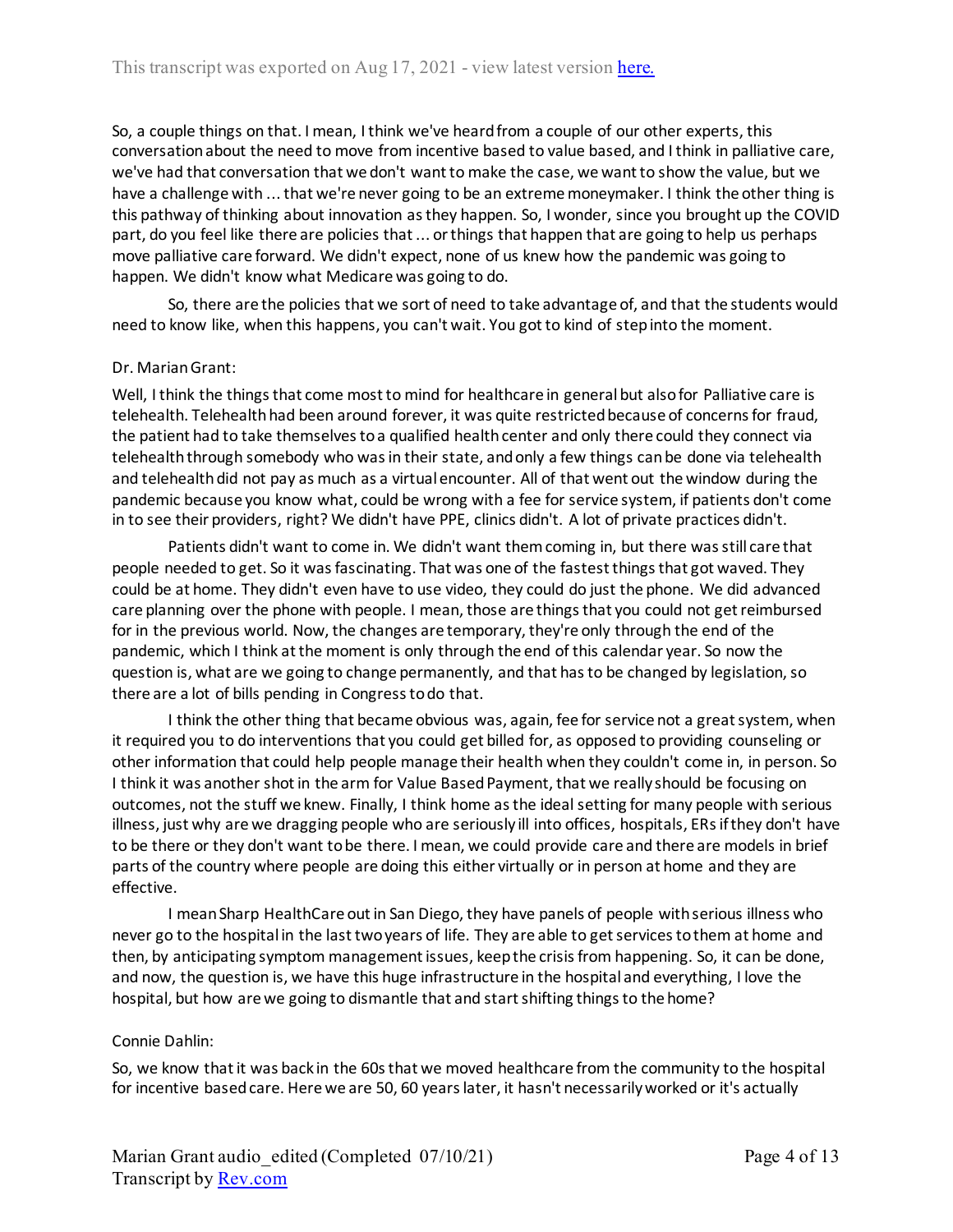promoted different outcomes. I think, the other part of that is thinking about ... and I'll be curious, what you think about this is, we keep saying, "Okay, the system is broken, we need to change," and yet, when you talk about changing a system, particularly in academic medical center, you can just feel people pull back and say, "No, this is the way we've done it, and this is how we get paid." So, where do you think that that's going to go or your thoughts about that?

# Dr. Marian Grant:

I mean, it's not just an academic medical centers, inertia is a factor in all businesses, right? People spend time and money to establish businesses, and then if the ground rules change, that's very frustrating, it's very distressing. I think, I'm not really sure I was going to say that part of me is hopeful, because we had this pandemic, we had this reset. We did things differently and it worked out. I mean, like, we let nurse practitioners have much more responsibility in places that they typically hadn't had before and that wasn't a bad thing, right? It kind of was a weird test of a bunch of things, we've always hoped to test and we did telehealth, and that wasn't a disaster. In fact, it looks like we might want to do more of that. So part of me is hopeful and then part of me is not so sure that anything is going to change substantially.

I think that's a concern many of us have about equity. People are much more focused on it but then what? How do you really change lives so that people from disadvantaged communities are no longer from disadvantaged communities? So, I don't have a crystal ball, I have actually stopped reading ... here's a tip, I have stopped reading people's projections about the future because I just decided during the election last year, and during the pandemic, no one has any idea what's going to happen next and I'm okay with that.

# Connie Dahlin:

So, this is interesting because you're scanning, though. I mean, I'm thinking that you must spend a couple hours trying to read all the things. So you're keeping informed-

## Dr. Marian Grant:

Of what's going on currently, but people who are saying, what will happen in 2023, with health care. I don't waste my time anymore because I don't think they have any way of knowing.

## Connie Dahlin:

So if you're thinking of our students, so they're future leaders, and we're wanting them to think about policy, what are some of the challenges that you can see that they would ... might have about kind of stepping into that?

## Dr. Marian Grant:

Well, there was a question that you were going to ask me about, what are the things for ... somebody starting in the palliative care fields. I'll go to them now, my recommendations are, they should know something about business. They should know something about finances, because this is a business. I mean, whether you're not for profit or for profit or a volunteer group, it's about resources, and you have to understand how that works. Healthcare is paid in this country via various different payers, and they have needs and they set the agenda for how things go. So I think you need to know about that, and I think you don't need to know about policy because we are not in a highly regulated area but healthcare is regulated in the United States.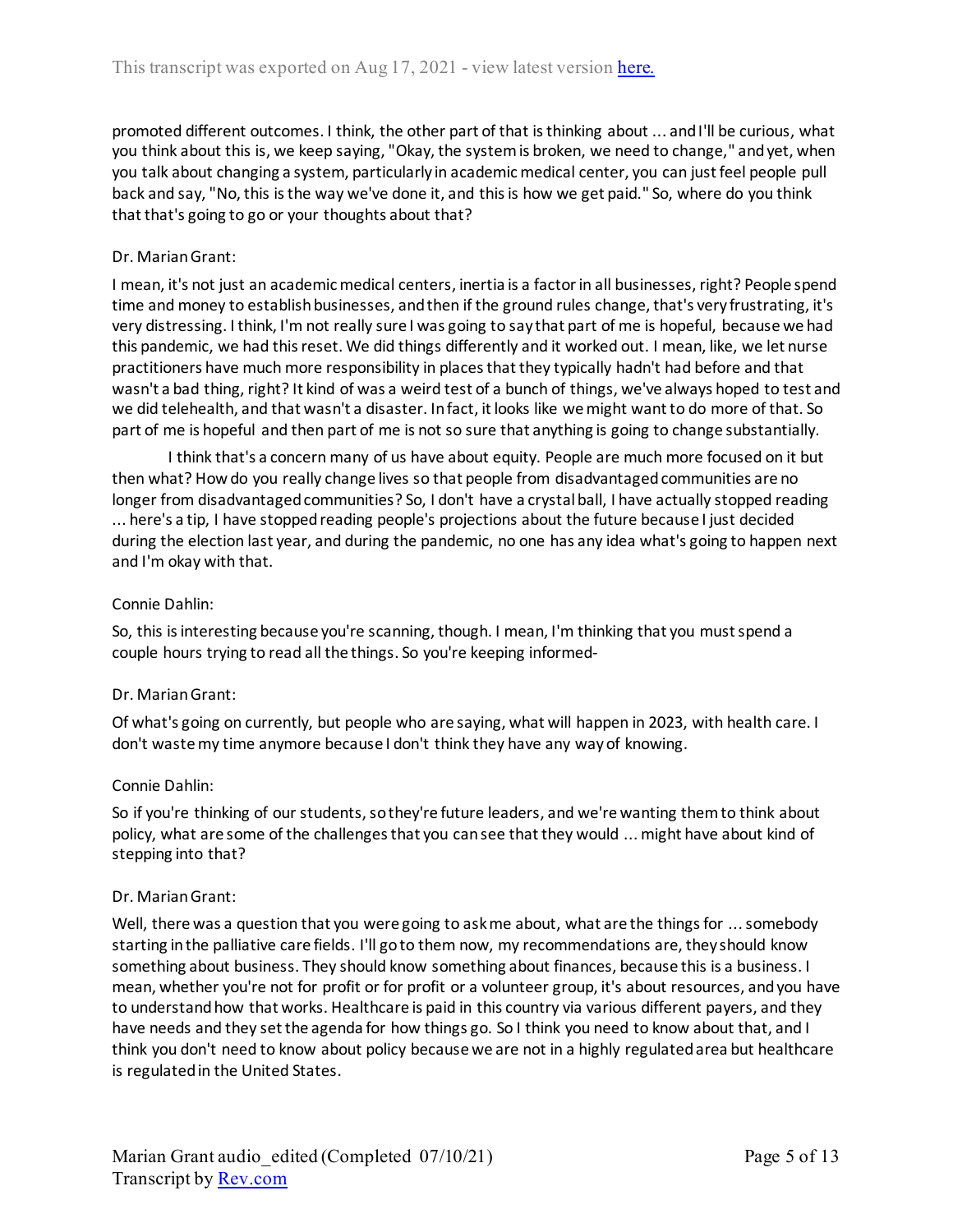What I can do as a nurse practitioner is dependent on regulations in my state. What I can bill for are dependent on federal regulations, and how do we change that? We change that through laws or tweaking the regulations we already have. So I think it's important to be aware of what's going on with these things. When I say what I do, and then, I'm a positive person, I have colleagues in the hospital who just put their hands up, like, "I can't be bothered with that." I'm like, "Oh, really." So, what you can build for as a provider is dependent on policy. So if you don't care, fine but it does matter to us. It's not just like a nice to know, it's like, undergirds the care we can deliver and our institutions can get paid for, which at the end of the day is kind of the bread and butter of how this operates.

So I'm not saying you need to slog through regs like I do, but you need to at least be aware of what's going on, in the conversations in Washington, the conversations in your state because it's going to ... and some of those conversations end up being very positive. So some states have changed the regulations. California several years ago, just required that all managed Medicaid programs had to offer palliative care, home based Palliative care as a benefit. Boom, just a law passed, and it was done. Then there have to be palliative care at all, with 52 counties in California. Hawaii is looking at that now. Other states are looking at that. So I mean, if you want ... I love being a palliative care provider, but I would like to be in a situation where my program gets paid and I get to be part of the full interdisciplinary team.

That's not going to happen under fee for service. So these are some of the creative things that I think we all need to be aware of, if you're a clinician or you're administrator, to figure out how to make some of this stuff happen because if you're waiting for somebody in Washington to just decide there needs to be a palliative care benefit, I don't think that's going to happen this year. Even if they decided they would need legislation to do that, and that's not going to happen. Not much is happening on the Hill in Washington, right? You read daily about the challenges that the two parties have, with getting stuff done. They got things done for the pandemic, but once that's passed, we go back to gridlock, deadlock.

So not that we shouldn't be working on bills, because that's the only way to make some changes, but sometimes you have more flexibility on the state level than you do on the federal level.

# Connie Dahlin:

So tell our students some of the things that they should do on a state level. I mean, should they be participating and just getting to know key people? Should they be meeting with insurers? What are some of the things that are important for kind of a policy skill set?

# Dr. Marian Grant:

I think that's a great question. I'm often asked, "Well, okay, how do I get into this?" I think the easiest way to get into policy on the state level is to be part of a professional association. So I got into policy as a member of my state, Nurse Practitioner Association, because we didn't have independent practice and we were trying to change that. So I was part of the association. They asked me to lobby my state representatives, I did that. I wrote letters. I was aware of that going on. I mean, it was a long slog, but we finally got independent practice in Maryland which was amazing. So I already had a sense for what that was like. The Palliative Care Associations, HPNA has chapters.

They might be in a city. They might be in a state. They might be in a region. AAHPM has a similar structure. I think associations are ... or maybe you're not just a palliative care person, but you're interested in your discipline, so you're part of a social work group or you're part of a physician group. Those are waysto get involved on the state level with policy because as an average citizen, I mean, you can write to your representatives, and you can write to the local ... state regulatory agencies, but I don't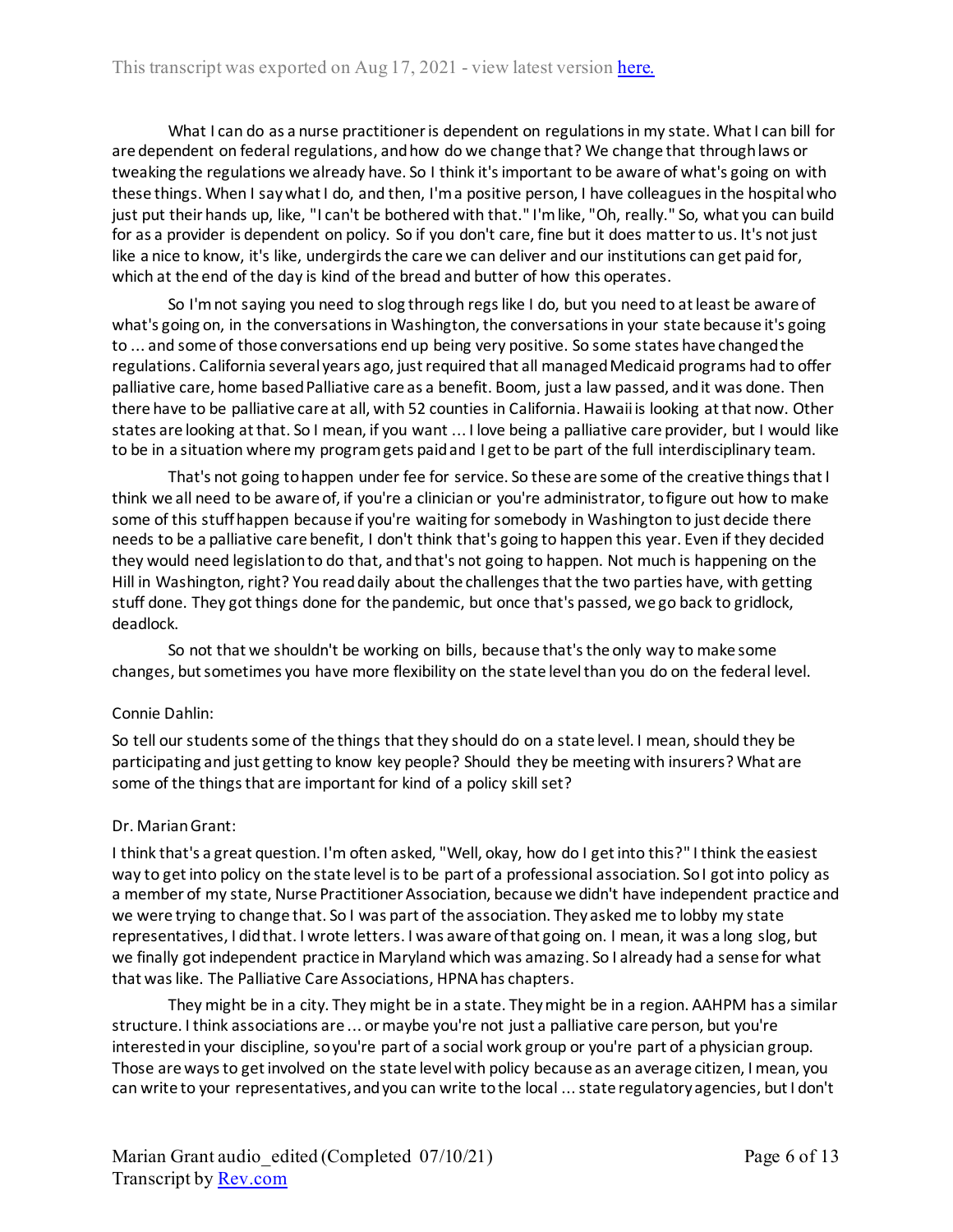know that that's going to be an effective use of your time. I don't know that that will change anything. Then, the national associations are all working on policy. So your membership dollars contribute to that.

Those associations are always looking for members who are interested. So if you're interested in policy, and you're a member of HPNA, you should let HPNA know that. So I'm the state ambassador, one of the state ambassadors for Maryland for HPNA. That's the volunteer thing, but I keep them posted on what's happening in my state, which gives me a reason to kind of pay attention to what's happening in my state, with legislation and regulations. Then that's how I learned about what's happening in other states.

## Connie Dahlin:

Well, it sounds like that's kind of also a way to kind of learn about the field of how to do that. Because, I think-

# Dr. Marian Grant:

Yeah, I mean, you're not going to go out on Capitol Hill in Washington and meet with Nancy Pelosi, as a new person. That's just not going to happen, right?

Connie Dahlin:

Only if you're Marian.

Dr. Marian Grant:

I worked for Nancy Pelosi but I was there as a fellow, yeah.

Connie Dahlin:

For our students to know, Marian get to work in Nancy Pelosi's office. It's a pretty exciting time. So-

Dr. Lynn McPherson: Awesome. That's very good. Can I ask a question Connie?

Connie Dahlin:

Sure. Yes.

Dr. Lynn McPherson:

So, if it was the world according to Marian Grant, what policy changes would you put in place for the future of your hospice and palliative care?

Dr. Marian Grant:

So I think the key thing is we need a better payment structure than fee for service. Fee for service doesn't pay for half of what we do. So I can get paid for symptom management, but I don't get paid for family education or counseling. I don't get paid for assessing spiritual distress. The chaplain on my team doesn't get paid for any of that either, right? He gets paid or she gets paid by the hospital, but not through the reimbursement mechanisms. So Value Based Payment arrangements would pay for a fuller interdisciplinary team, and they would pay for the additional things that Medicare, fee for service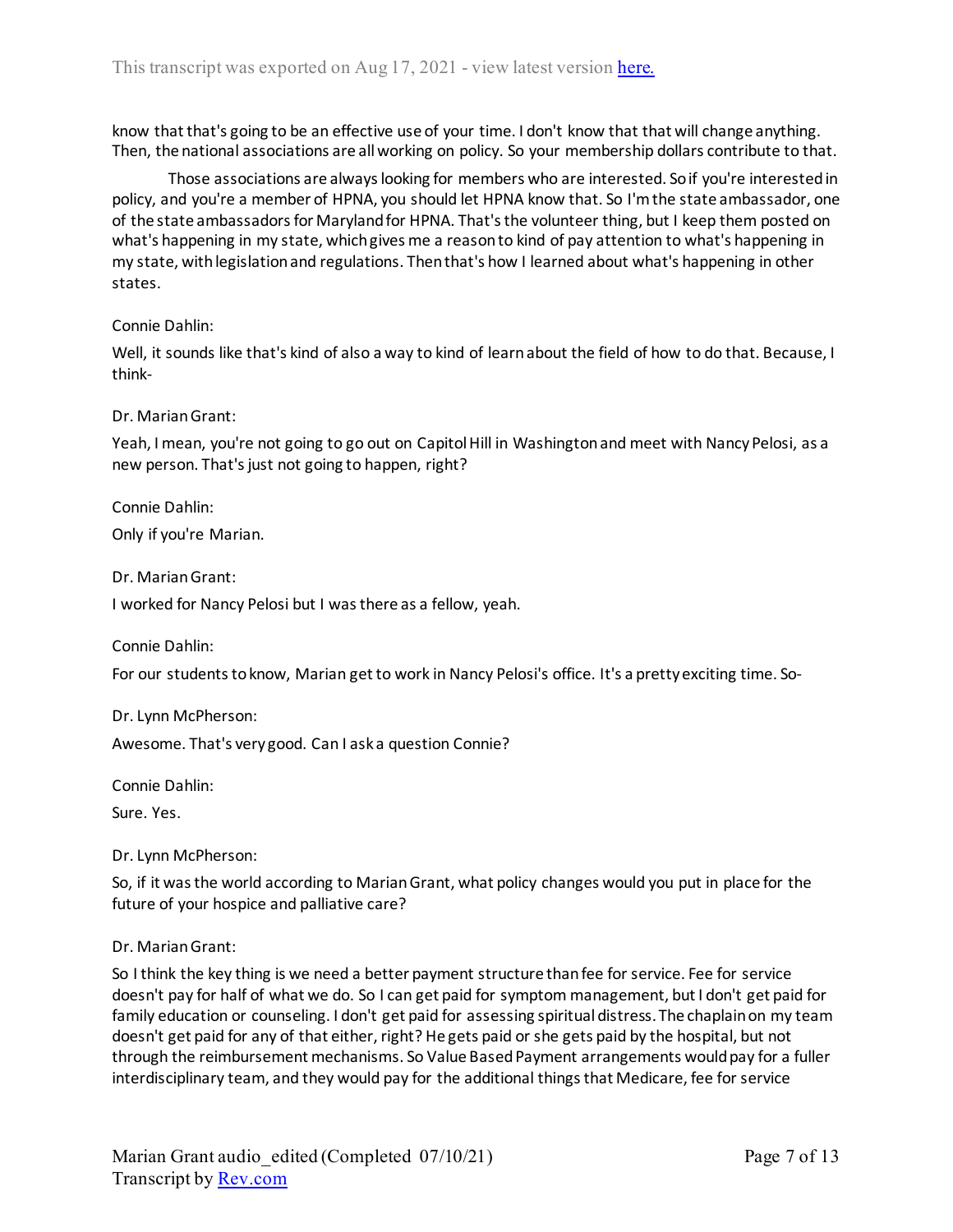doesn't pay for, that are important in palliative care, like providing emotional support or spiritual support or family caregiver information.

## Dr. Lynn McPherson:

What are your thoughts about CMS putting all the responsibility for procurement of the medications on the hospice, even if some of those medications are medically futile?

## Dr. Marian Grant:

Well, this is where it gets tricky. I think it's nice to be able to tell patients when I see them clinically, that if they opt for hospice, that all of their medications will be covered. Then it's the tricky part of were they on the right medications to begin with? To de-prescribe people off of non-helpful anti-dementia medication, I try to do that regularly. It is not easy to do, right? People are clinging to those things like, "No, no, no, she'll become demented. If we stop them." I'm like, "She already is and it's ..." So I am not focused specifically on hospice regulations. C-TAC is a very broad coalition, so I am aware of hospice regulations, but we are not in the weeds the way NHPCO would be in some of those nuances.

Payment is ... and then, the other thing that's related to policy is metrics. So, if you're going to pay for value, you have to agree on what ... how you will determine what is value, what are the outcomes you will measure. The easy one to measure, easiest ones to measure our claims based outcomes, hospitalizations, utilization, ER visits. Palliative care is much more holistic than that. We don't have a lot of measures. So, even if the world tomorrow said, "You know what, we're shifting entirely," and the government forces everybody into Value Based Payment arrangements, which would involve them taking financial risk both upside and downside, which is what scares providers and I totally get that.

For palliative care, the challenge would be, we have like 20 measures, maybe 23 now. Not quite enough to get a robust sense for what it is we do, but getting measures through the development and vetting process is a multi-year process as well. So there's nothing fast in federal policy.

# Connie Dahlin:

We should say, for the students, Marian is on the National Quality Forum, Geriatric and Palliative Care Group, and I actually served on the National Quality for ... Clinician Workgroup and Post Acute Care, long term care group, which were mandated by the Affordable Care Act in terms of thinking about quality. Again, to have a measure be reviewed, as Marian reminded me the other day, it's expensive. You really have to have a team and it will be picked apart several times before it's finally approved, so you have to be persistent and really have the financial support to do that. So as we think about some of this, though? What is it that keeps you up at night in terms of policy?

## Dr. Marian Grant:

Well. I mean, Diane Meyer persuaded me that we all should be worried about anybody right now saying that they provide palliative care services because there are regs. You can't just say I'm a hospice. There are Medicare federal regulations, which Lynn is quite familiar with. Anyone who works in hospice knows ... I mean, you've got conditions of participation, you've got like 400 specific things you have to do, to be able to get paid by Medicare for hospice. Now, somebody else might pay you and you run Joe's hospice, and you don't do those things but that's pretty unusual. So, we don't have regulations that force people to be certified in palliative care. That's something we're working with payers to try to have them require.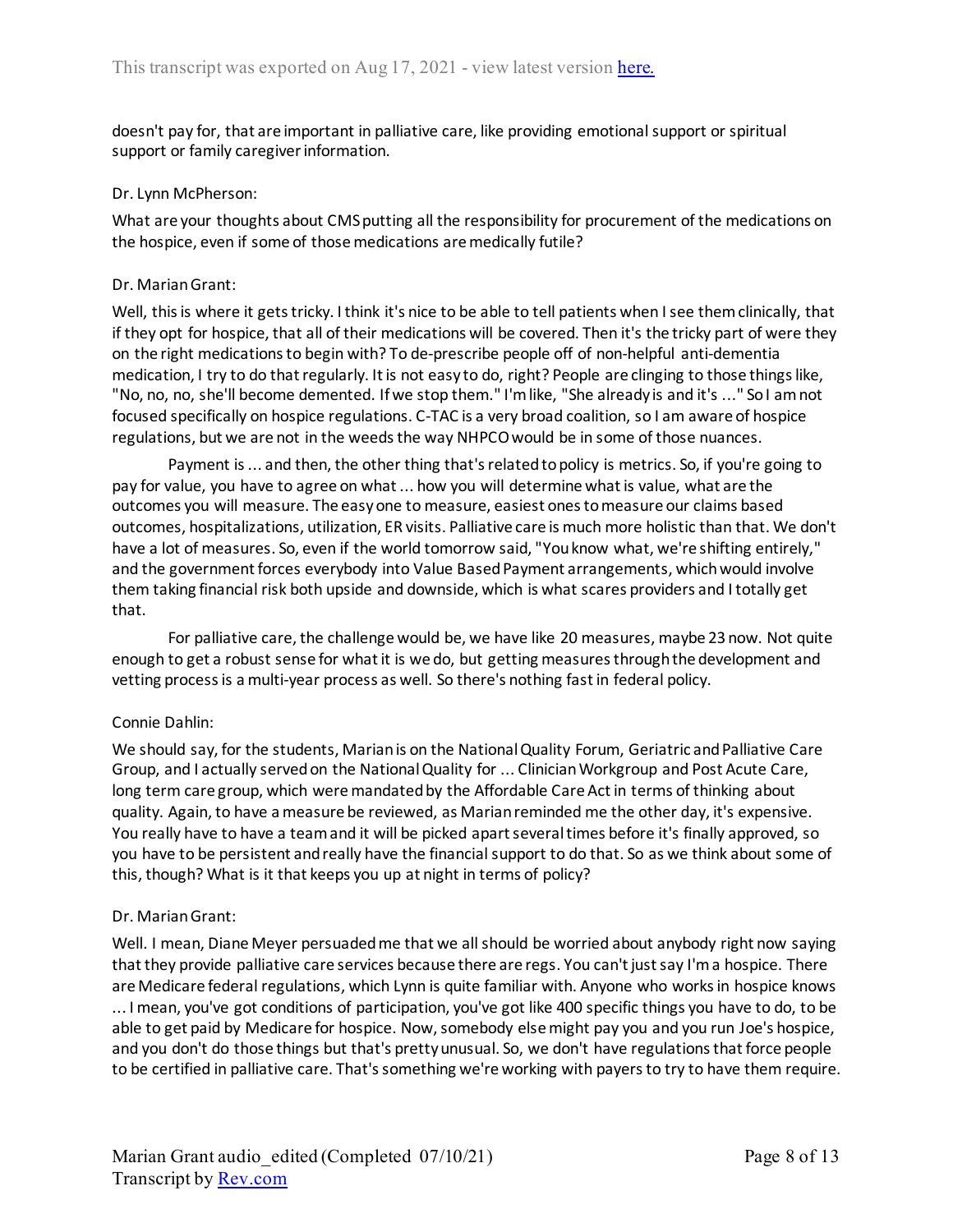I don't think we're quite ready tomorrow to decide what those regulations would look like. Hospice took many years, was a demonstration project, an experiment and only over time did regulations get written. So it's going to take palliative care a little while longer.

# Connie Dahlin:

Well, I think, it's interesting that you said that because I mean, one, when we talk to Steve Connor and Judy, lead person. There's a lot of mixed feelings about whether the hospice Medicare benefit was good or bad, right?

# Dr. Marian Grant:

Exactly.

# Connie Dahlin:

Because there's kind of this minimum criteria, and I think we do have a national consensus project for quality palliative care, clinical practice guidelines, which are high aspirations and most programs don't need those. On the other hand, I mean, I think it's a start for us of a platform, but I think, that's the interesting part when you talk about that. When you think about insurers, then I think it's sort of saying, okay to them, how do we help them decide, are they doing it by ... it's programs specialty certifications, so whether it's hospital based community and we knew now with the different entities, it can be in the community hospice, home health practice, physician practice, community, whatever. So I think we have the ability for people to be creative, or is it by a percentage of the different disciplines to have certification?

So, for nursing medicine, but then the challenge is you might not have it in pharmacy? Social work has just started chaplaincy. Even that gets kind of interesting, so when I ... you talk about-

# Dr. Marian Grant:

Well, I mean and do you certify the program? Do you just certify the clinicians in the program? Those are two separate things, and you might need to do a combination of both.

## Connie Dahlin:

Right. Yeah and that's what I think the interesting part is, and then there's a whole cost part, right, because then when you look at equitably, some of these smaller programs can't afford to do the ongoing part of that.

## Dr. Marian Grant:

I mean, there's not a lot of great evidence that certification ensures quality either, by the way. So I mean, there are a number of papers about the Joint Commission in hospitals, that that is not necessarily guarantee that you get quality care just because they're Joint Commission certified. So I mean, I ... This is, again, where being a clinician is such an interesting thing, as a policy person, I am at my hospital, when we jumped through the hoops when the Joint Commission comes, right? We have people scrubbing with toothbrushes, at the corner of the hallways and I'm thinking, "Okay, that looks really good today, but that is not the way this hallway normally looks." Maybe it doesn't have to be clean like that, but Joint Commission, you know. So the drills are a little bit ... they're a little bit wacky.

# Connie Dahlin: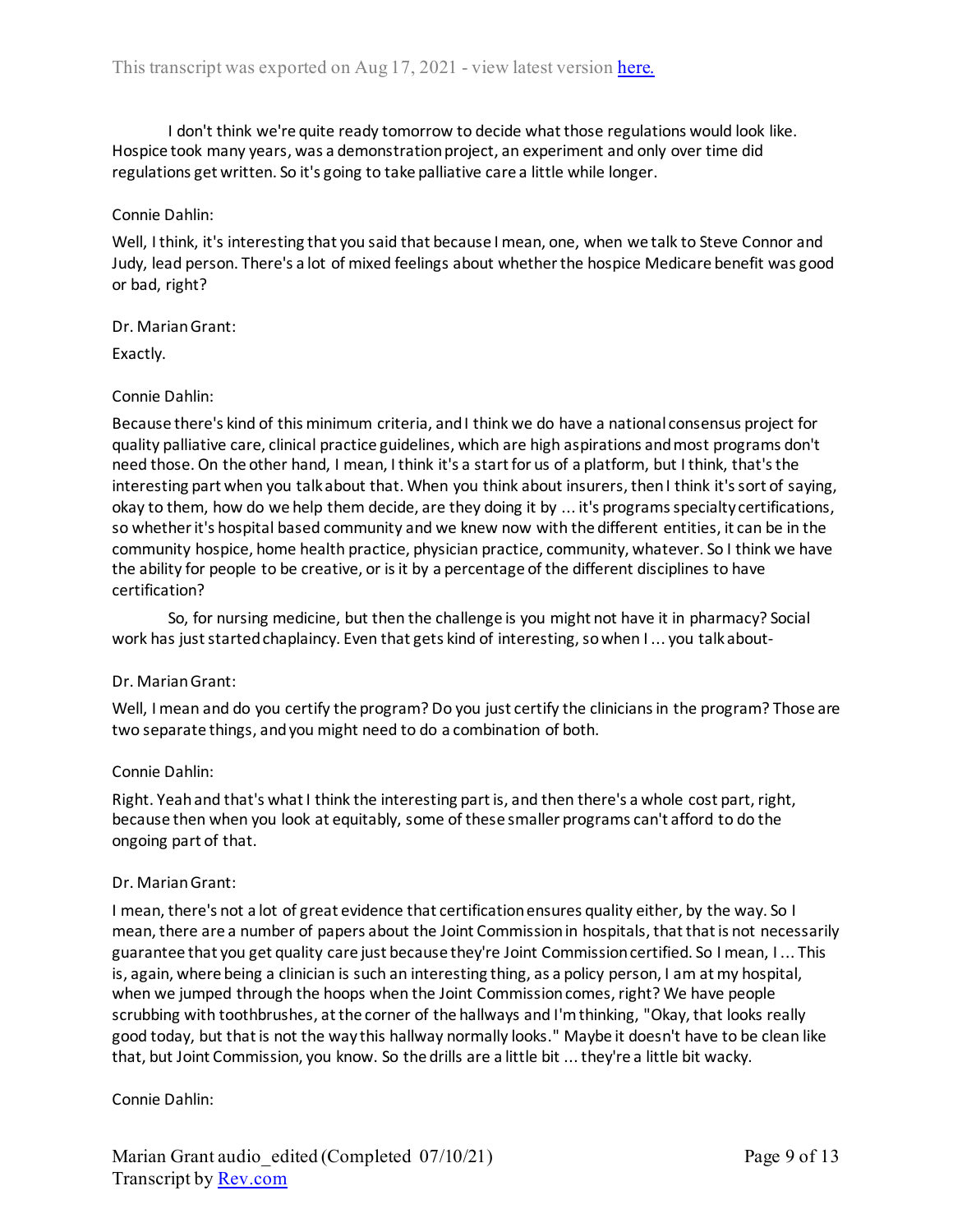I think the one thing ... I mean, I do think there is some evidence that discipline specific certification does improve practice, right? So we do know that part, but I think you're right. I mean, I think there's a whole financial piece to it and it's a challenge because, I think we're trying to look at something as a measure of something-

# Dr. Marian Grant:

Anything, anything. I think the other challenge is, there are never going to be enough palliative care people to meet all the needs. So we say, "Okay, so then we'll focus on primary palliative care," right, which is where you try to persuade oncologists and cardiology people and Nephrologists that they should incorporate these skills. I have to say, just between us, that's always struck me as being a little crazy because, I mean, how do you go into a cardiologist and say, "Oh, you've been a cardiologist for 20 years, but I need to show you something you don't do, that your patients need." It's true, but as a marketing person, I'm like, "I just don't know how you effectively persuade people in these other specialties that they have needed skills."

Now, the pandemic helped a little bit because then, all of a sudden, everyone was like, "Oh, my God, I don't know how to manage breathlessness if I can't put everyone on a ventilator, or I don't know how to have a goal to care conversation and I don't have room in my ER for everybody, so we have to ..." So there was a recognition of that, but now that the prices is ebbing, I'm not sure that there'll be an ongoing recognition, that they have the opportunity to pick up new skills.

Connie Dahlin:

Interesting. Lynn, do you have a comment?

Dr. Lynn McPherson:

No. I'm a big fan of primary palliative care skills in every professional school.

Connie Dahlin:

Right. Well, and I think maybe what Marian is saying is that it's easier if we start it?

Dr. Lynn McPherson:

Yes.

Connie Dahlin:

For the new people, it's harder when people are mid career.

Dr. Lynn McPherson:

I agree. Yeah.

Connie Dahlin:

You're right, getting people to sort of understand that it's actually part of good care, that that's the impetus rather than, "Oh my god, you're making me do one more thing," right?

Dr. Marian Grant: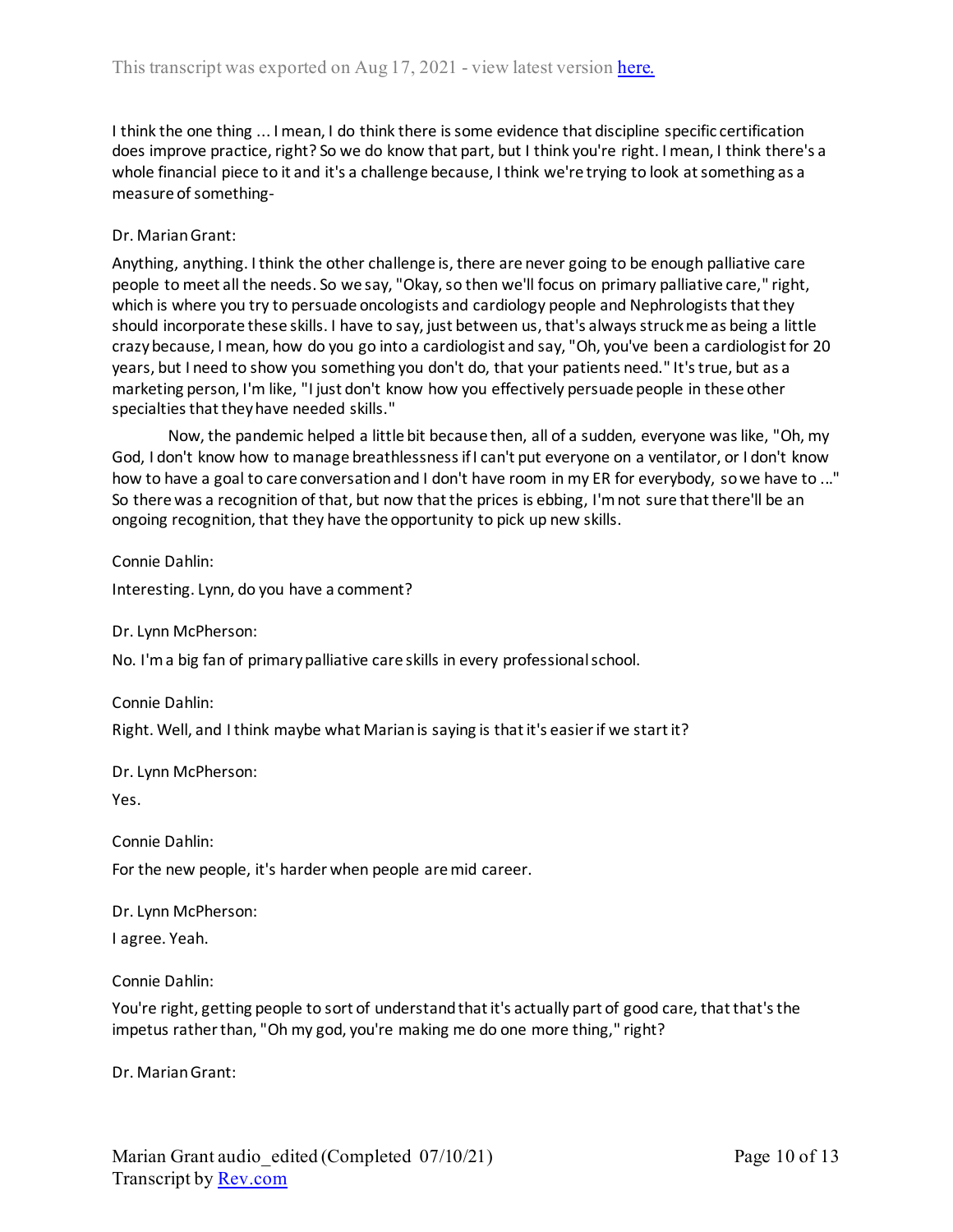I mean, I do see that in my hospital, as a teaching center and people who've had palliative care as medical students or as residents now come in as fellows, they're like, "Of course, I'm calling you guys," right? They work with attendings and section heads who are like, no. I mean, it's going to take a long time to work ... new people with that perspective through the system. I think what will help though is just the focus on, this is not working for anybody and I think even oncologists and cardiologists would say they don't feel great about the care they're providing either, and how do we get this to be better? Yeah.

## Connie Dahlin:

I mean, I think it also goes back to this expectation, and I think in terms of clinics right now, whether it's an outpatient, ambulatory or really in the community, how we book patients right now is we're saying, you get 10 or 15 minutes, right? Well, if you have a 15 minute appointment, the first five is running through blah, blah, blah.

Dr. Marian Grant:

Exactly.

## Connie Dahlin:

Get somebody's attention. I mean, I don't know about you but I use those opportunities sometimes when I'm a patient, to kind of say, "Okay, let me sit in the seat about what does it feel like," right? I have lovely caregivers, and noticing how much time they're actually talking to me versus filling in that questionnaire, versus what's being triggered by what I haven't done that they have to do that. So my problem becomes ... and it's not a very satisfying experience. I mean, I'm a health care provider, but it's like, I don't sort of feel the need, unless it's an emergency because I don't feel like there's that much that I glean from it, right? It makes me think about my own practice, and this might just be showing my philosophy, I sort of refuse to go as a quality measure into a patient with any sort of electronic advice.

I'm still [crosstalk 00:36:16] where I'm talking to that patient and family. If I have to do a medication part, I will sort of be honest about it and that's when I might have a computer and say, let's talk about this. Otherwise, I'm taking notes so that they know that I'm really paying attention. Now the onus is on me, which is why we had somebody talk about, they didn't like charting, on the other hand, I like templates, because I know, I've done a lot and the template will help me fill it in because I haven't done it well, I've done it-

## Dr. Marian Grant:

Well, and I'll tell you, I mean, I just had this realization the other day, so now our notes are available to patients.

Connie Dahlin:

Right.

## Dr. Marian Grant:

I think that is going to be ... I saw a patient recently I did a consult, there were three notes from the ER about this person, and in each note, he had a different kind of metastatic cancer. It varied from prostate, to lung, to pancreatic. It was prostate actually, and I thought, "Oh my God, if the family asks for the chart, and sees what I just saw, we look like idiots," right?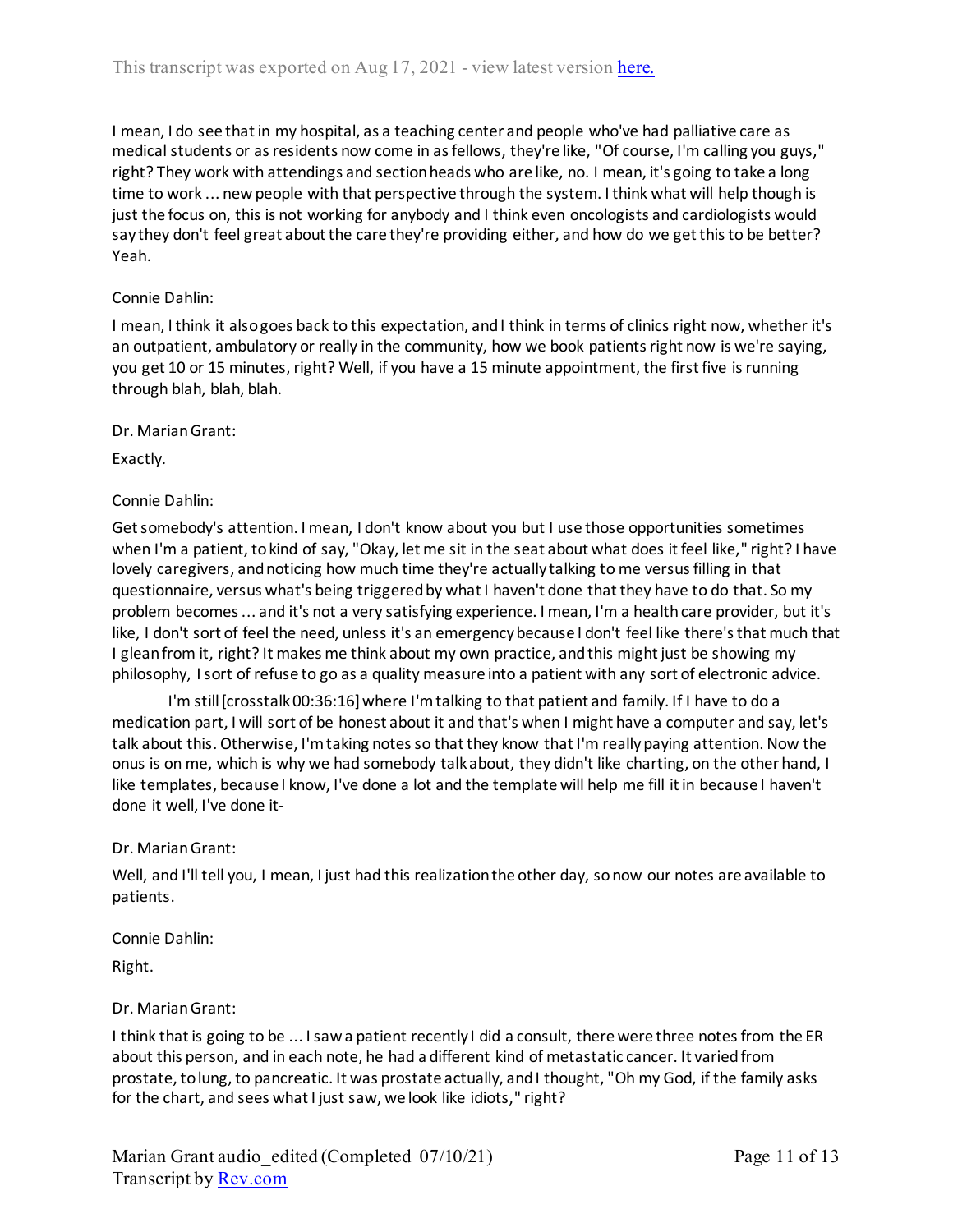Connie Dahlin: Right.

# Dr. Marian Grant:

So I mean, I wonder if the note thing is going to weirdly get itself worked out when people really start scanning what we're actually saying and saying this is garbage. What are you guys talking about? Well, a separate issue. That was a policy change.

# Connie Dahlin:

Right, that's what I was going to say. It could be another policy part that we decided that we're going to have access. So I'm just thinking, are there any other ... So these are students, we want them to be leading the future, they are going to be leading the future, they've made this investment. Any other thoughts or comments you would have to them in either policy or anything else that you think would be important for them to know as a leader?

## Dr. Marian Grant:

Well, I try ... I am passionate about the work that I do. I believe this is important. This is the kind of care I went to nursing school to do, palliative care. So you have to be persistent, you have to be effective, you can't just be morally righteous. You have to persuade people. So, advocacy isn't just about you transmitting, you have to be in the receiving mode at the same time, but I am not easily daunted and I think that is an important thing, and I know that neither of you are easily daunted either, and that is the only way you make it through a long career where you start to be effective, because nothing can be done quickly and nothing can be done just by yourself. You have to be able to work and persuade and motivate and cajole others, to get things done and work as a group to get things done.

That's my hope is that these young leaders are not on their own, that they're part of associations and institutions and collaborations that are getting things done as a group because that is the only way we affect change, certainly on the policy sphere. If, you try to persuade Congress of something, you have to be a unified front. If four people come to the office and talk about a bill four different ways and have four different points of view, their lives are complicated. They're just going to say, "Forget this one."

## Connie Dahlin:

Well, that's important. I mean, I think, it speaks to a collaboration that we may disagree, but we do need to put forth a united front, even with the patients, right?

## Dr. Marian Grant:

Yeah, yeah.

## Connie Dahlin:

We've got to have that one voice, and I think persistence is kind of what you've said and I think that that's ... I think it's always important to remember those common themes. So Lynn, anything else you want to add or make a comment about?

Dr. Lynn McPherson: